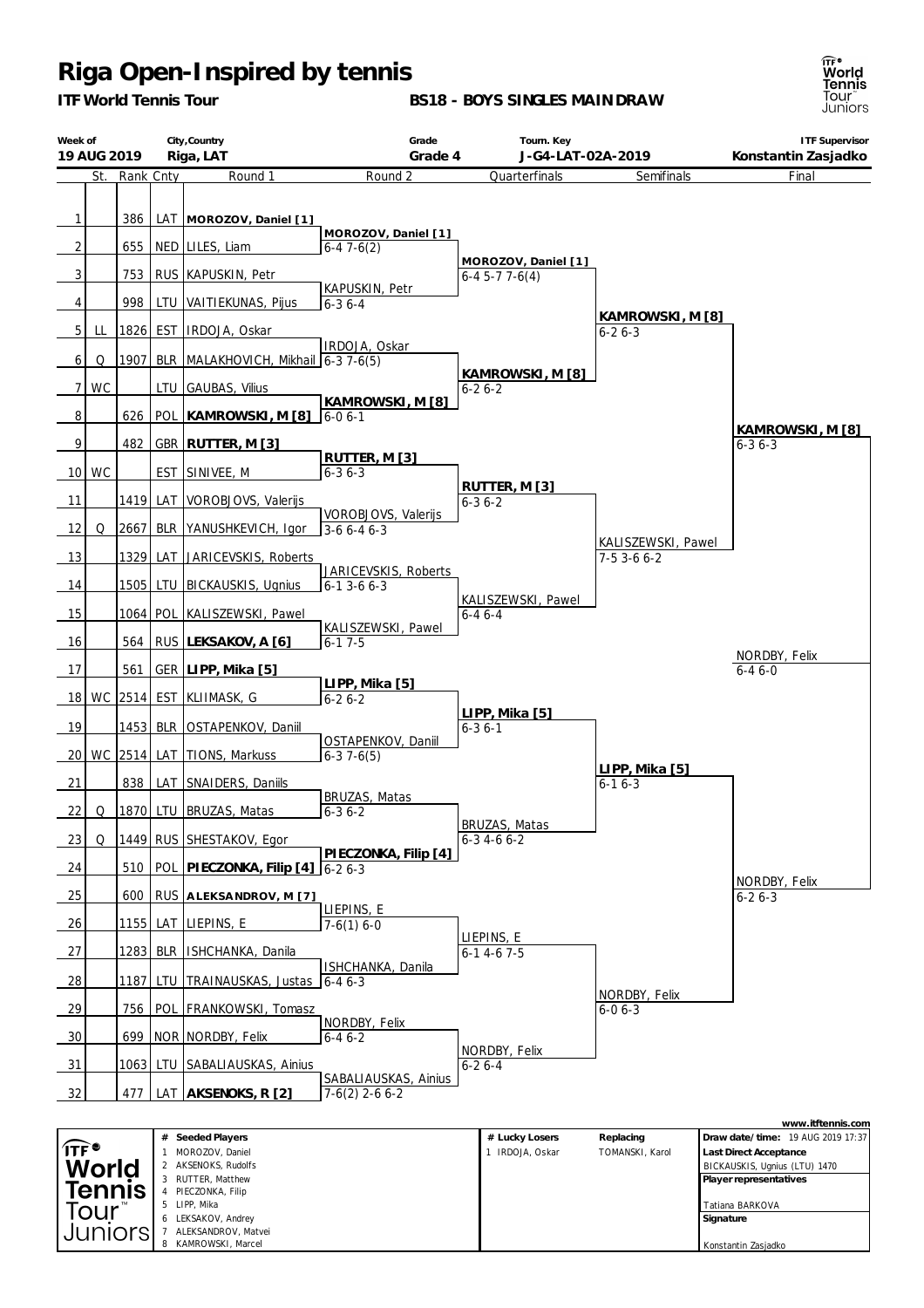SLISANE, Laura HAAVISTO, Ella CHEKHLYSTOVA, Sofiya ERSOZ, Vanessa KUBRE, Lissi

Tour Juniors|

*ITF World Tennis Tour*

**GS18 - GIRLS SINGLES MAINDRAW**

ਜਿੰ\*<br>**World<br>Tennis**<br>Tour<br>Juniors

Tatiana BARKOVA **Signature**

Konstantin Zasjadko

| Week of        | 19 AUG 2019 |                 |            | City, Country<br>Riga, LAT               | Grade<br>Grade 4                          | Tourn. Key<br>J-G4-LAT-02A-2019                             |                                           | <b>ITF Supervisor</b><br>Konstantin Zasjadko                |
|----------------|-------------|-----------------|------------|------------------------------------------|-------------------------------------------|-------------------------------------------------------------|-------------------------------------------|-------------------------------------------------------------|
|                | St.         | Rank Cnty       |            | Round 1                                  | Round 2                                   | Quarterfinals                                               | Semifinals                                | Final                                                       |
|                |             |                 |            |                                          |                                           |                                                             |                                           |                                                             |
| $\mathbf{1}$   |             | 154             |            | LAT SPAKA, Patricija [1]                 | SPAKA, Patricija [1]                      |                                                             |                                           |                                                             |
| $\overline{2}$ |             | 633             |            | RUS   BARKOVA, Tatiana                   | $6 - 06 - 1$                              | SPAKA, Patricija [1]                                        |                                           |                                                             |
| 3              | Q           |                 |            | BLR GRUDINO, Ilaria                      | TVERIJONAITE, Emilija                     | $6 - 26 - 1$                                                |                                           |                                                             |
| 4              |             | 1260            | LTU        | TVERIJONAITE, Emilija                    | $6 - 46 - 0$                              |                                                             |                                           |                                                             |
| 5              |             | 630             |            | SWE TEMIRHANOVA, Leticia                 |                                           |                                                             | SPAKA, Patricija [1]<br>$6 - 12 - 66 - 2$ |                                                             |
| $6 \mid$       | <b>WC</b>   |                 |            | LAT SAUSVERDE, Emilija                   | TEMIRHANOVA, Leticia<br>$6 - 16 - 1$      |                                                             |                                           |                                                             |
| 7              |             |                 |            | 1259 LAT SEMENISTAJA, Marija             |                                           | CHEKHLYSTOVA, S [6]<br>$6 - 36 - 3$                         |                                           |                                                             |
| 8              |             | 459             |            | EST CHEKHLYSTOVA, S [6]                  | CHEKHLYSTOVA, S [6]<br>$6 - 16 - 1$       |                                                             |                                           |                                                             |
| 9              |             | 391             |            | LAT   TOMASE, Elza [3]                   |                                           |                                                             |                                           | TOMASE, Elza [3]                                            |
|                |             |                 |            |                                          | TOMASE, Elza [3]                          |                                                             |                                           | $7-6(5)$ 6-1                                                |
| 10             |             | 1171            |            | POL PIESTRZYNSKA, Ada                    | $7-6(3)$ 6-3                              | TOMASE, Elza [3]                                            |                                           |                                                             |
| 11             |             | 950             |            | EST KOSKEL, Anet Angelika                | KOSKEL, Anet Angelika                     | $6 - 06 - 1$                                                |                                           |                                                             |
| 12             | Q           |                 |            | LAT KLAVINSKA, Elizabete                 | $6 - 46 - 3$                              |                                                             | TOMASE, Elza [3]                          |                                                             |
| 13             |             |                 |            | 1209 LAT DALECKA, Darta                  | BABKOVA, Arina                            |                                                             | $6 - 46 - 0$                              |                                                             |
| 14             |             |                 |            | 1070 RUS BABKOVA, Arina                  | $7-54-66-4$                               |                                                             |                                           |                                                             |
| 15             |             | 582             |            | LTU   BUBELYTE, Klaudija                 |                                           | BUBELYTE, Klaudija<br>$7-56-0$                              |                                           |                                                             |
| 16             |             | 446             |            | FIN   HAAVISTO, Ella [5]                 | BUBELYTE, Klaudija<br>6-3 4-2 Ret.        |                                                             |                                           |                                                             |
| 17             |             | 495             |            | SWE ERSOZ, Vanessa [7]                   |                                           |                                                             |                                           | TOMASE, Elza [3]<br>$6 - 06 - 1$                            |
| 18             |             | 837             |            | UKR RUBLEVSKA, Kateryna                  | ERSOZ, Vanessa [7]<br>$6 - 2$ 1 - 6 6 - 4 |                                                             |                                           |                                                             |
|                |             |                 |            |                                          |                                           | ERSOZ, Vanessa [7]                                          |                                           |                                                             |
| 19             | Q           | 1621            | LAT        | VEVERE, Tereze                           | VEVERE, Tereze                            | $6-26-1$                                                    |                                           |                                                             |
| 20             | <b>WC</b>   | 631             |            | ARM AVETISYAN, Yeva                      | $6 - 36 - 4$                              |                                                             | SLISANE, Laura [4]                        |                                                             |
| 21             | Q           |                 |            | 1928   LTU   NOVIKOVA, Nika              | NOVIKOVA, Nika                            |                                                             | $6 - 40 - 66 - 2$                         |                                                             |
|                |             |                 |            | 22 WC 2018 RUS KROKHOTINA, Valeriia      | $6 - 46 - 3$                              | SLISANE, Laura [4]                                          |                                           |                                                             |
| 23             | LL          | 1953            | <b>EST</b> | KLIIMAND, Viktoria Kleer                 |                                           | $6-16-4$                                                    |                                           |                                                             |
| 24             |             | 406             | LAT        | SLISANE, Laura [4]                       | SLISANE, Laura [4]<br>$6 - 46 - 0$        |                                                             |                                           |                                                             |
| <u>25</u>      |             | 520             |            | EST   KUBRE, Lissi [8]                   |                                           |                                                             |                                           | SLISANE, Laura [4]<br>$6 - 16 - 2$                          |
| 26             |             | 601             | LAT        | RUTLAUKA, Sabine                         | RUTLAUKA, Sabine<br>$6 - 26 - 0$          |                                                             |                                           |                                                             |
| 27             |             |                 |            | 1542 RUS   IUDENKO, Iulija               |                                           | RUTLAUKA, Sabine<br>$6 - 47 - 5$                            |                                           |                                                             |
|                | 28 WC       |                 |            | LAT   KARGINA, Valerija Maija 6-1 6-4    | KARGINA, Valerija Maija                   |                                                             |                                           |                                                             |
|                |             |                 |            |                                          |                                           |                                                             | RUTLAUKA, Sabine                          |                                                             |
| 29             |             | 914             |            | BLR   PRYTS, Veranika                    | PAUKSTYTE, Patricija                      |                                                             | 6-1 5-1 Ret.                              |                                                             |
| 30             |             | 14961           |            | LTU   PAUKSTYTE, Patricija               | $6-7(7)$ 6-3 7-6(3)                       | POLISCHUK, S[2]                                             |                                           |                                                             |
| 31             |             |                 |            | <u>1068   POL   FORMELLA, Alicja</u>     | POLISCHUK, S [2]                          | $6 - 26 - 4$                                                |                                           |                                                             |
| 32             |             | 388             |            | LAT POLISCHUK, S [2]                     | $6 - 36 - 1$                              |                                                             |                                           |                                                             |
|                |             |                 |            |                                          |                                           |                                                             |                                           | www.itftennis.com                                           |
| ∏F®            |             |                 |            | # Seeded Players<br>SPAKA, Patricija     |                                           | # Lucky Losers<br>1 KLIIMAND, Viktoria Klee NARMONT, Helena | Replacing                                 | Draw date/time: 19 AUG 2019 13:04<br>Last Direct Acceptance |
|                |             | World<br>Tennis |            | 2 POLISCHUK, Stefanija<br>3 TOMASE, Elza |                                           |                                                             |                                           | PAUKSTYTE, Patricija (LTU) 1368<br>Player representatives   |
|                |             |                 |            | 4 SLISANE, Laura                         |                                           |                                                             |                                           |                                                             |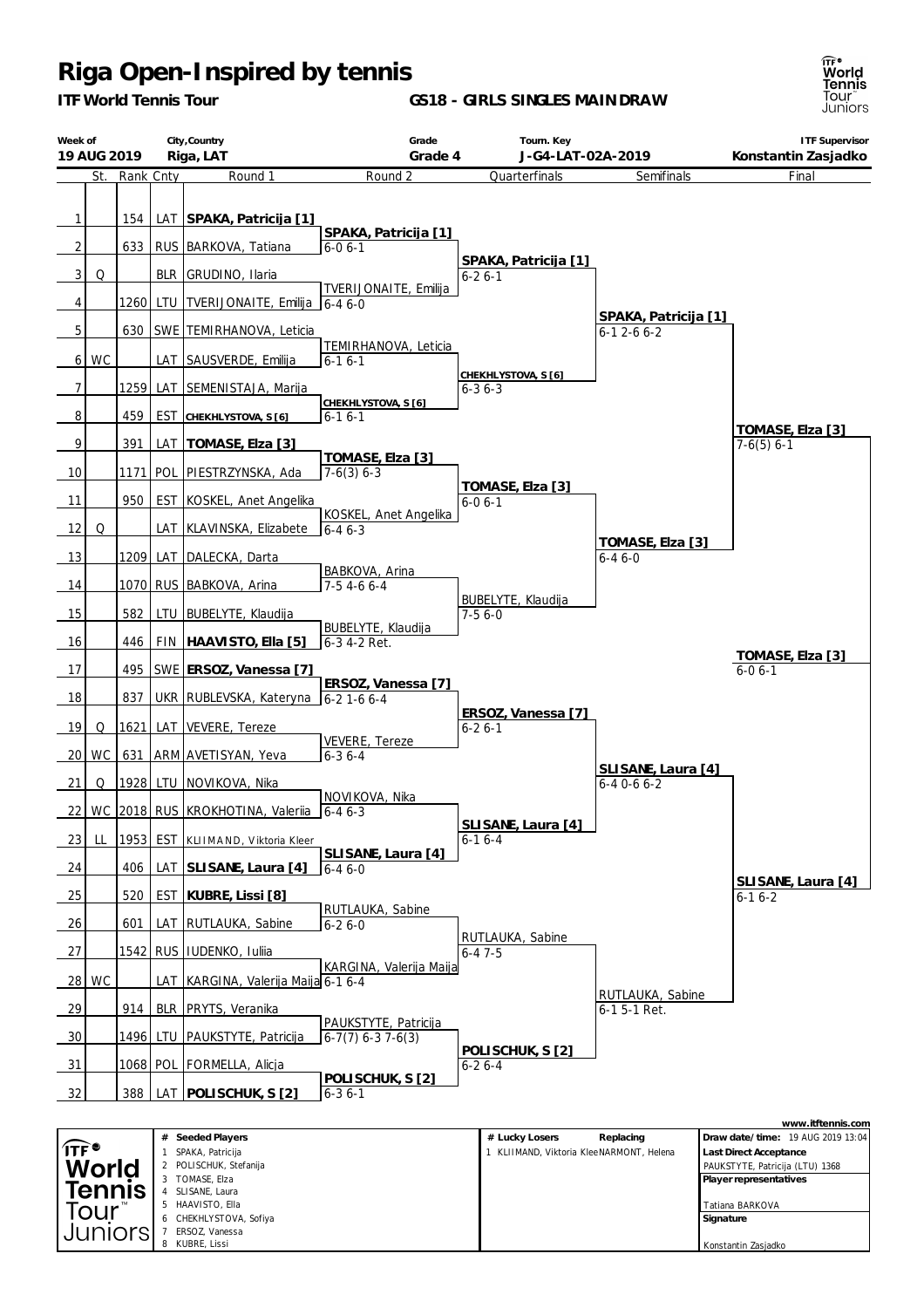*ITF World Tennis Tour*

#### **BD18 - BOYS DOUBLES MAINDRAW**

**Week of 19 AUG 2019 City,Country Riga, LAT Grade Grade 4 Tourn. Key J-G4-LAT-02A-2019 ITF Supervisor Konstantin Zasjadko** St. Rank Cnty Round 1 1 | 386 477 LAT LAT **AKSENOKS, Rudolfs [1] MOROZOV, Daniel** 2 | 1064 756 POL POL FRANKOWSKI, Tomasz KALISZEWSKI, Pawel 3 1870 1505 LTU LTU BICKAUSKIS, Ugnius BRUZAS, Matas 4 1453 1907 BLR BLR MALAKHOVICH, Mikhail OSTAPENKOV, Daniil 5 564 600 RUS RUS **ALEKSANDROV, Matvei [3] LEKSAKOV, Andrey** 6 1419 2514 LAT LAT TIONS, Markuss VOROBJOVS, Valerijs 7 1637 2100 EST EST OJASSALU, Alex-Andre VAHTRAS, Ronan 8 998 LTU LTU GAUBAS, Vilius VAITIEKUNAS, Pijus  $9$   $\vert$   $\vert$  LAT LAT KUPFERS, Reinis SULCS, Krisjanis 10 1187 1063 LTU LTU SABALIAUSKAS, Ainius TRAINAUSKAS, Justas 11 | 699 | NOR GBR BRADY, Patrick NORDBY, Felix 12 | 1155 626 LAT POL **KAMROWSKI, Marcel [4] LIEPINS, Edvards Teodors** 13 838 1329 LAT LAT JARICEVSKIS, Roberts SNAIDERS, Daniils 14 2514 1826 EST EST | IRDOJA, Oskar KLIIMASK, Gregor Marius 15 1449 1283 RUS BLR ISHCHANKA, Danila SHESTAKOV, Egor 16 | 482 655 GBR **RUTTER, Matthew** NED **LILES, Liam [2] Quarterfinals AKSENOKS, Rudolfs [1] MOROZOV, Daniel** 6-4 3-6 [10-6] MALAKHOVICH, Mikhail OSTAPENKOV, Daniil 6-1 4-6 [14-12] TIONS, Markuss VOROBJOVS, Valerijs w.o. GAUBAS, Vilius VAITIEKUNAS, Pijus 6-1 6-7(7) [10-6] SABALIAUSKAS, Ainius TRAINAUSKAS, Justas 6-1 6-0 **KAMROWSKI, Marcel [4] LIEPINS, Edvards Teodors** 7-6(1) 6-1 JARICEVSKIS, Roberts SNAIDERS, Daniils  $6-47-6(3)$ **LILES, Liam [2] RUTTER, Matthew** 6-2 4-6 [10-7] **Semifinals AKSENOKS, Rudolfs [1] MOROZOV, Daniel** 6-2 4-6 [10-8] GAUBAS, Vilius VAITIEKUNAS, Pijus 6-4 6-3 **KAMROWSKI, Marcel [4] LIEPINS, Edvards Teodors** 6-2 6-2 JARICEVSKIS, Roberts SNAIDERS, Daniils 6-3 2-6 [11-9] Final GAUBAS, Vilius VAITIEKUNAS, Pijus 7-6(5) 6-2 **KAMROWSKI, Marcel [4] LIEPINS, Edvards Teodors** 2-6 6-1 [11-9] GAUBAS, Vilius VAITIEKUNAS, Pijus 3-6 6-1 [10-8]

|                  |   |                          |              |           | www.itftennis.com                 |
|------------------|---|--------------------------|--------------|-----------|-----------------------------------|
|                  | # | Seeded Players           | # Alternates | Replacing | Draw date/time: 20 AUG 2019 12:10 |
| $\widehat{IF^*}$ |   | AKSENOKS, Rudolfs        |              |           | <b>Last Direct Acceptance</b>     |
| <b>World</b>     |   | MOROZOV, Daniel          |              |           | All in                            |
|                  |   | LILES, Liam              |              |           | Player representatives            |
| <b>Tennis</b>    |   | RUTTER, Matthew          |              |           |                                   |
| our              |   | 3 ALEKSANDROV, Matvei    |              |           | Arina BABKOVA                     |
|                  |   | LEKSAKOV, Andrey         |              |           | Signature                         |
| Juniors          |   | KAMROWSKI, Marcel        |              |           |                                   |
|                  |   | LIEPINS, Edvards Teodors |              |           | Konstantin Zasjadko               |

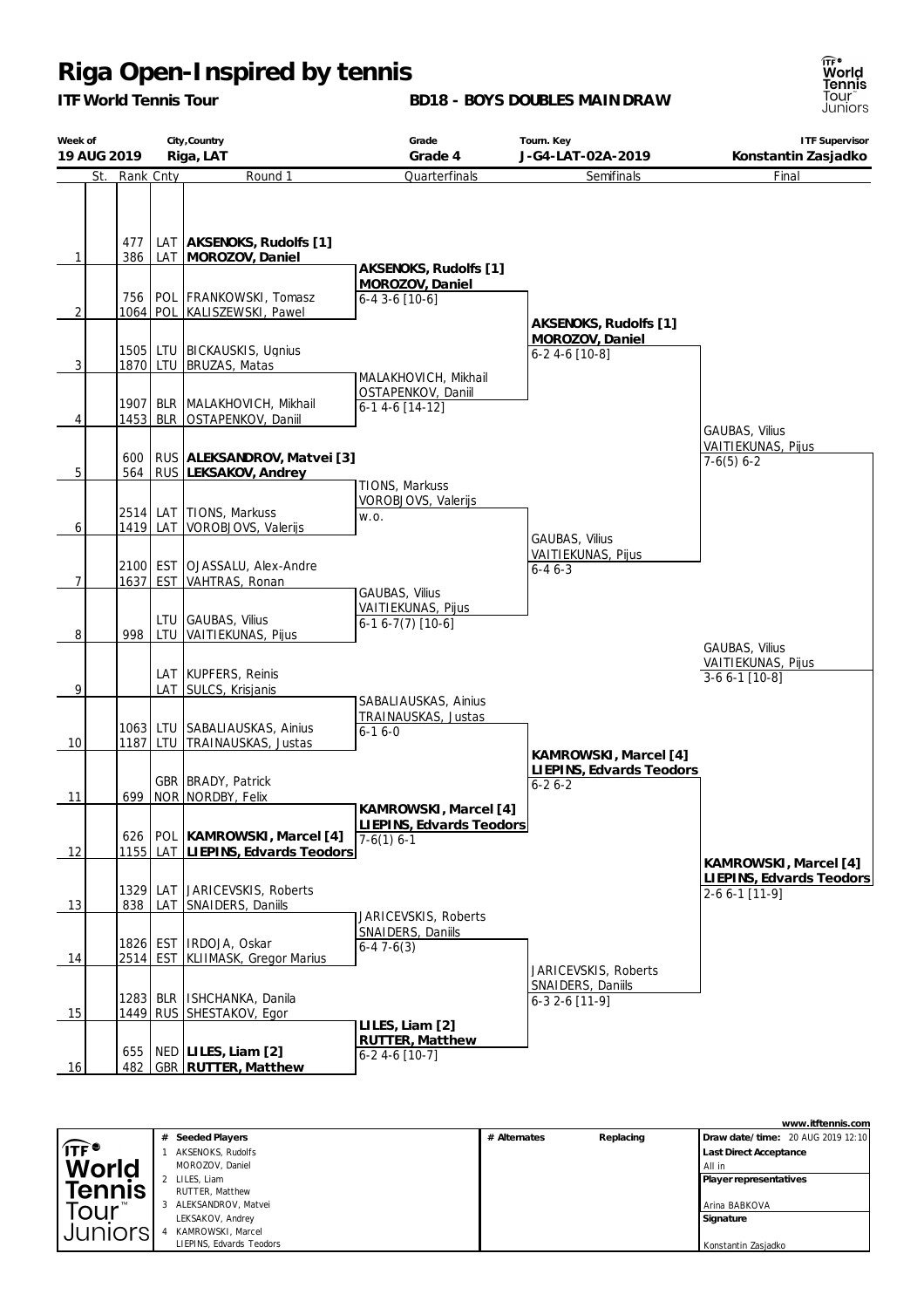*ITF World Tennis Tour*

**GD18 - GIRLS DOUBLES MAINDRAW**

**Week of 19 AUG 2019 City,Country Riga, LAT Grade Grade 4 Tourn. Key J-G4-LAT-02A-2019 ITF Supervisor Konstantin Zasjadko** St. Rank Cnty Round 1 1 | 154 388 LAT LAT **POLISCHUK, Stefanija [1] SPAKA, Patricija** 2 | 1259 837 LAT UKR RUBLEVSKA, Kateryna SEMENISTAJA, Marija  $3$  | | | 1928 | LTU BLR GRUDINO, Ilaria NOVIKOVA, Nika 4 1070 631 RUS ARM AVETISYAN, Yeva BABKOVA, Arina 5 | 406 520 LAT EST **KUBRE, Lissi [4] SLISANE, Laura**  $6$   $\vert$   $\vert$  LAT LAT KLAVINSKA, Elizabete PLIKSA, Laura 7 | 950 1953 EST EST KLIIMAND, Viktoria Kleer KOSKEL, Anet Angelika 8 914 1068 BLR POL FORMELLA, Alicja PRYTS, Veranika 9 630 1171 SWE POL PIESTRZYNSKA, Ada TEMIRHANOVA, Leticia 10 2275 1209 LAT LAT DALECKA, Darta SAGEJEVA, Jekaterina 11 582 633 LTU RUS BARKOVA, Tatiana BUBELYTE, Klaudija 12 446 459 FIN EST **CHEKHLYST OVA , Sofiya [3] HAAVISTO, Ella** 13 | 1621 601 LAT LAT RUTLAUKA, Sabine VEVERE, Tereze 14 | 1260 1496 LTU LTU PAUKSTYTE, Patricija TVERIJONAITE, Emilija 15 2018 LAT RUS KROKHOTINA, Valerija SAUSVERDE, Emilija 16 | 391 495 SWE **ERSOZ, Vanessa [2]** LAT **TOMASE, Elza Quarterfinals POLISCHUK, Stefanija [1] SPAKA, Patricija** 4-6 6-3 [10-3] AVETISYAN, Yeva BABKOVA, Arina 7-6(2) 6-2 **KUBRE, Lissi [4] SLISANE, Laura** 6-0 6-0 FORMELLA, Alicja PRYTS, Veranika  $2-6$  7 $-6(4)$  [10 $-6$ ] PIESTRZYNSKA, Ada TEMIRHANOVA, Leticia 6-2 6-1 BARKOVA, Tatiana BUBELYTE, Klaudija w.o. RUTLAUKA, Sabine VEVERE, Tereze 6-3 3-6 [10-8] **ERSOZ, Vanessa [2] TOMASE, Elza** 6-3 6-1 **Semifinals POLISCHUK, Stefanija [1] SPAKA, Patricija**  $6 - 36 - 1$ **KUBRE, Lissi [4] SLISANE, Laura** 6-7(6) 7-5 [11-9] BARKOVA, Tatiana BUBELYTE, Klaudija 6-2 3-6 [10-3] **ERSOZ, Vanessa [2] TOMASE, Elza** 6-4 6-4 Final **POLISCHUK, Stefanija [1] SPAKA, Patricija** 6-2 6-3 BARKOVA, Tatiana BUBELYTE, Klaudija  $2-6$  7 $-6$ (2) [10 $-7$ ] **POLISCHUK, Stefanija [1] SPAKA, Patricija** 6-2 6-2

|                                        | Seeded Players<br>#    | # Alternates | Replacing | Draw date/time: 20 AUG 2019 12:10 |
|----------------------------------------|------------------------|--------------|-----------|-----------------------------------|
| $\int \mathsf{T} \mathsf{F}^{\bullet}$ | POLISCHUK, Stefanija   |              |           | Last Direct Acceptance            |
| World                                  | SPAKA, Patricija       |              |           | KROKHOTINA, V (RUS)+SAUSVERDE, E  |
|                                        | 2 ERSOZ, Vanessa       |              |           | Player representatives            |
| <b>Tennis</b>                          | TOMASE, Elza           |              |           |                                   |
| Tour <sup>"</sup>                      | 3 CHEKHLYSTOVA, Sofiya |              |           | Arina BABKOVA                     |
|                                        | HAAVISTO, Ella         |              |           | Signature                         |
| Juniorsi                               | KUBRE, Lissi           |              |           |                                   |
|                                        | SLISANE, Laura         |              |           | Konstantin Zasiadko               |

**www.itftennis.com**

**TF'** World Tennis Tour Juniors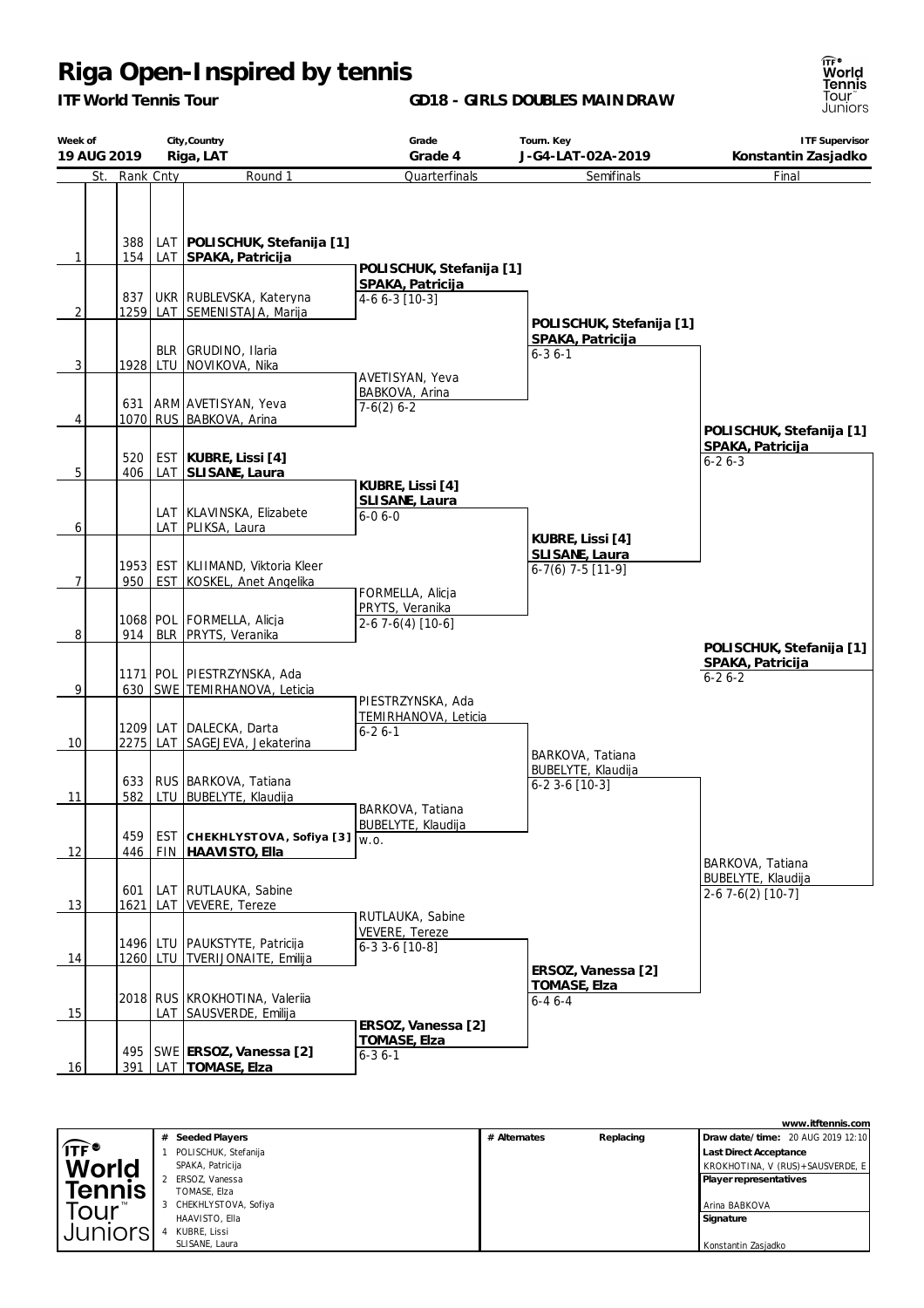*ITF World Tennis Tour*

#### **BS18 - BOYS SINGLES QUALIFYING**



| Week of        | 19 AUG 2019 |               |     | City, Country<br>Riga, LAT   | Grade<br>Grade 4                       |              | Tourn. Key<br>J-G4-LAT-02A-2019        | <b>ITF Supervisor</b><br>Konstantin Zasjadko |
|----------------|-------------|---------------|-----|------------------------------|----------------------------------------|--------------|----------------------------------------|----------------------------------------------|
|                |             | St. Rank Cnty |     | Round 1                      | Round 2                                |              | Finals                                 | Qualifiers                                   |
| $\mathbf{1}$   |             |               |     | 1449 RUS SHESTAKOV, Egor [1] | SHESTAKOV, Egor [1]                    |              |                                        |                                              |
| $\overline{c}$ |             |               |     | <b>Bye</b>                   |                                        |              |                                        |                                              |
| 3              |             |               |     | LAT AFANASJEVS, Artjoms      | AFANASJEVS, Artjoms                    |              | SHESTAKOV, Egor [1]<br>$6 - 16 - 1$    |                                              |
| 4              |             |               |     | LAT   TRIFANOVS, Ivans       | $6-37-6(5)$                            |              |                                        |                                              |
| 5              |             |               |     | LAT   DAMBINS, Gustavs       |                                        |              |                                        | SHESTAKOV, Egor [1]<br>$6 - 26 - 3$          |
| 6              |             |               |     | LTU SAUCIUNAS, Vilius        | DAMBINS, Gustavs<br>$6 - 26 - 2$       |              |                                        |                                              |
| $\overline{7}$ | <b>WC</b>   |               |     | LAT GALKINS, Nikolajs        |                                        |              | DAMBINS, Gustavs<br>$6-3$ 1-1 Ret.     |                                              |
| 8              |             |               |     | LAT_PETROVS, Pavels          | GALKINS, Nikolajs<br>$6 - 26 - 2$      |              |                                        |                                              |
| 9              |             | 1637          |     | EST VAHTRAS, Ronan [2]       |                                        |              |                                        |                                              |
| 10             |             |               |     | <b>Bye</b>                   | VAHTRAS, Ronan [2]                     |              |                                        |                                              |
|                |             |               |     |                              |                                        |              | VAHTRAS, Ronan [2]                     |                                              |
| 11             |             |               |     | LAT FILIPENKO, Ruslans       | MICKUS, Tauras                         |              | $6-27-6(5)$                            |                                              |
| 12             |             |               |     | LTU   MICKUS, Tauras         | $7-56-3$                               |              |                                        |                                              |
| 13             |             |               |     | LAT SULCS, Krisjanis         |                                        |              |                                        | YANUSHKEVICH, Igor [7]                       |
|                |             |               |     |                              | JUKNA, Emilis                          |              |                                        | $6 - 36 - 4$                                 |
| 14             |             |               |     | LTU JUKNA, Emilis            | $6 - 06 - 4$                           |              |                                        |                                              |
| 15             |             |               |     | LAT   KUPFERS, Reinis        |                                        |              | YANUSHKEVICH, Igor [7]<br>$6 - 46 - 4$ |                                              |
| 16             |             | 2667          |     | BLR YANUSHKEVICH, Igor [7]   | YANUSHKEVICH, Igor [7]<br>$6 - 06 - 0$ |              |                                        |                                              |
| 17             |             | 1826          |     | EST   IRDOJA, Oskar [3]      |                                        |              |                                        |                                              |
|                |             |               |     |                              | IRDOJA, Oskar [3]                      |              |                                        |                                              |
| 18             |             |               |     | Bye                          |                                        |              |                                        |                                              |
| 19             |             |               |     | LAT   ROZKALNS, Haralds      |                                        |              | IRDOJA, Oskar [3]<br>$6 - 46 - 3$      |                                              |
|                |             |               |     |                              | ZILINSKAS, Mykolas                     |              |                                        |                                              |
| 20             |             |               |     | LTU ZILINSKAS, Mykolas       | $6 - 06 - 1$                           |              |                                        | MALAKHOVICH, M [5]                           |
| 21             |             |               |     | LAT ALKSNIS, Davis           |                                        |              |                                        | $1-66-1$ [10-8]                              |
| 22             |             |               |     | RUS SALOMATOV, Artem         | ALKSNIS, Davis<br>$6 - 36 - 2$         |              |                                        |                                              |
|                |             |               |     |                              |                                        |              | MALAKHOVICH, M [5]                     |                                              |
| 23             |             |               |     | Bye                          | MALAKHOVICH, M [5]                     |              | $6 - 16 - 1$                           |                                              |
| 24             |             | 1907          |     | BLR MALAKHOVICH, M [5]       |                                        |              |                                        |                                              |
| 25             |             | 1870          |     | LTU   BRUZAS, Matas [4]      |                                        |              |                                        |                                              |
| 26             |             |               |     | Bye                          | BRUZAS, Matas [4]                      |              |                                        |                                              |
|                |             |               |     |                              |                                        |              | BRUZAS, Matas [4]                      |                                              |
| 27             |             |               | LAT | <b>FELDMANIS, Kristians</b>  | BRADY, Patrick                         |              | $6 - 46 - 2$                           |                                              |
| <u>28</u>      |             |               |     | GBR   BRADY, Patrick         | $6 - 46 - 1$                           |              |                                        |                                              |
| <u>29</u>      |             |               |     | LAT KRAUKLIS, Kristaps       |                                        |              |                                        | BRUZAS, Matas [4]<br>$6 - 36 - 3$            |
|                |             |               |     |                              | <b>KRAUKLIS, Kristaps</b>              |              |                                        |                                              |
| 30             |             |               |     | LAT SNEPSTS, Edvards         | $7-6(5) 6-0$                           |              | OJASSALU, A [6]                        |                                              |
| 31             |             |               |     | LAT   KOZLOVSKIS, Kristers   |                                        |              | $6-17-6(4)$                            |                                              |
| 32             |             |               |     | 2100 EST OJASSALU, A [6]     | OJASSALU, A [6]<br>$6 - 26 - 2$        |              |                                        |                                              |
|                |             |               |     |                              |                                        |              |                                        |                                              |
|                |             |               |     | # Seeded Players             |                                        | # Alternates | Replacing                              | Draw date/time: 17 AUG 2019 18:05            |

|                          | Seeded Players<br>#        | # Alternates | Replacing | Draw date/time: 17 AUG 2019 18:05 |
|--------------------------|----------------------------|--------------|-----------|-----------------------------------|
| $\widehat{IF}^{\bullet}$ | SHESTAKOV, Egor            |              |           | <b>Last Direct Acceptance</b>     |
| <b>World</b>             | VAHTRAS, Ronan             |              |           | Bye x 5                           |
|                          | IRDOJA, Oskar              |              |           | Player representatives            |
| <b>Tennis</b>            | <b>BRUZAS, Matas</b>       |              |           |                                   |
| <sub>"</sub> Our         | 5 MALAKHOVICH, Mikhail     |              |           | Matas BRUZAS                      |
|                          | OJASSALU, Alex-Andre<br>6. |              |           | Signature                         |
| Juniorsi                 | YANUSHKEVICH, Igor         |              |           |                                   |
|                          |                            |              |           | Konstantin Zasjadko               |